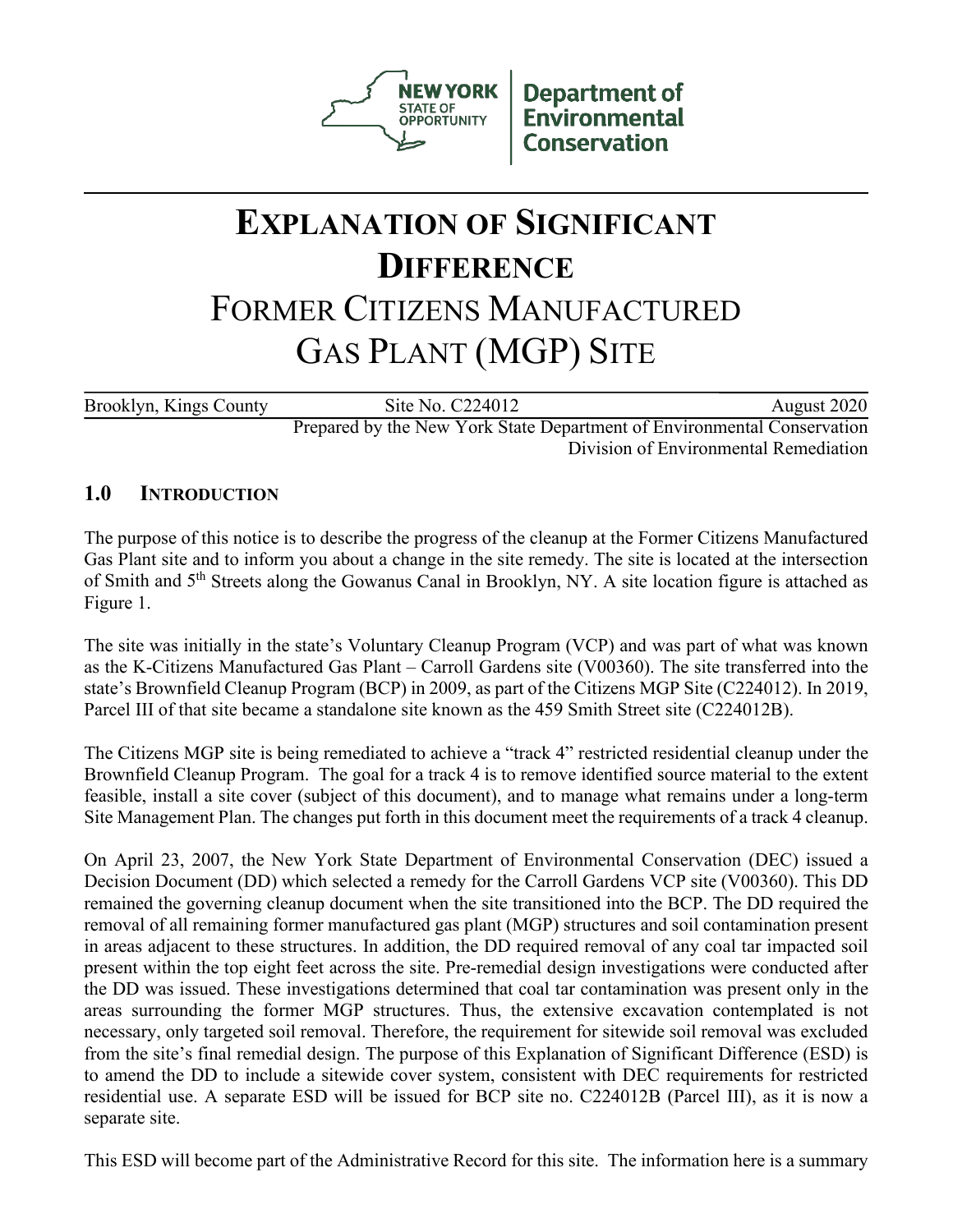of what can be found in greater detail in documents that have been placed in the following repositories:

**Community Board 6 NYSDEC** 250 Baltic Street, Brooklyn, NY 625 Broadway, Albany, NY (718) 643-3027 Attn: John Miller, P.E.

(518) 402-9589

Information can also be found at DEC Info Locator at:<https://www.dec.ny.gov/data/DecDocs/C224012/>

Although this is not a request for comments, interested persons are invited to contact the Department's Project Manager for this site to obtain more information or have questions answered.

# **2.0 SITE DESCRIPTION AND ORIGINAL REMEDY**

#### **2.1 Site History, Contamination, and Selected Remedy**

The 5.8-acre Carroll Gardens/Public Place property is located on the bank of the Gowanus Canal in Brooklyn. It is bounded by Smith Street, 5th Street, the property at 459 Smith Street and the Gowanus Canal. Surrounding land uses range from industrial to residential. The nearest residential structure is located directly across 5th Street from the site. The site is comprised of two of the original four parcels (Parcels I and II) which are owned by the City of New York. A third parcel (Parcel III) was recently removed from this BCP site, and has entered the BCP as a standalone site, the 459 Smith Street Site (C224012B). A fourth parcel, that was part of the original MGP operations, is being managed separately. This privately owned fourth parcel currently houses a trucking company and is the subject of a consent order (legal agreement) between National Grid and the Department.

Soon after the construction of the Gowanus Canal in the 1860s, the site was utilized as a manufactured gas plant (MGP). These operations continued for approximately 100 years until the plant operations ended in the 1960s. As a result of these operations, the site is contaminated with MGP residuals, including coal tar and petroleum products. Coal tar contains various volatile organic compounds (VOCs), primarily benzene, toluene, ethylbenzenes, and xylenes (BTEX). A family of compounds referred to as polycyclic aromatic hydrocarbons (PAHs) are also associated with MGP coal tar. During site investigations, coal tar has been observed across the site at various depths ranging from approximately seven to one hundred fifty feet below grade. Shallower coal tar impacts were observed in soil at locations which generally correspond to locations of former MGP structures. Groundwater at the site has been impacted with BTEX and PAH compounds associated with the coal tar. Contamination has migrated off-site impacting both the soil and groundwater. Off-site contamination will be fully delineated under the consent order discussed above.

The elements of the selected remedy from the 2007 DD include:

- 1. Removal of MGP related structures, their contents and nearby associated contaminated soil.
- 2. Removal of impacted soil to a depth of eight feet across the site.
- 3. Installation of a subsurface barrier wall along the Gowanus Canal to prevent the further off-site migration of coal tar.
- 4. Installation of coal tar recovery wells along the subsurface barrier wall to collect mobile tar for disposal.
- 5. Development of a Site Management Plan (SMP) to manage the institutional and engineering controls placed on the site and future monitoring activities.
- 6. Placement of an environmental easement that requires compliance with the SMP and limits the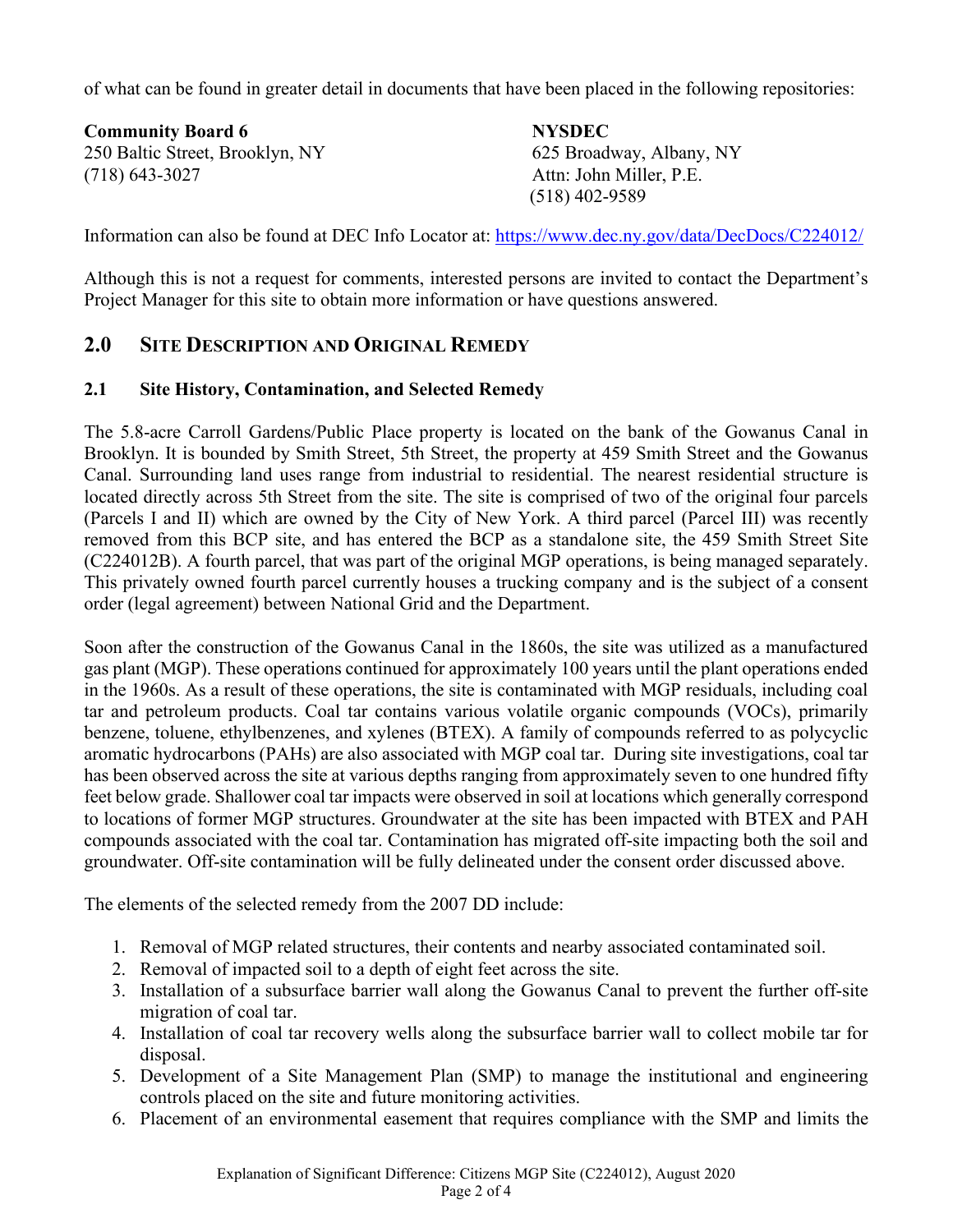future use of the site to restricted residential.

# **3.0 CURRENT STATUS**

The site is subject to a Brownfield Cleanup Agreement, Index Number A2-0610-0808, executed in 2009. The Brooklyn Union Gas Company (aka KeySpan Corporation/National Grid USA) ("National Grid") entered into the BCP as a Participant. Remediation is ongoing and includes excavation of former MGP structures and associated coal tar impacted soil, as well as installation of a barrier wall along the Gowanus Canal. (The barrier wall will continue along the Gowanus to the south on the 459 Smith Street site C224012B.)

# **4.0 DESCRIPTION OF SIGNIFICANT DIFFERENCE**

#### **4.1 New Information**

The 2007 DD requires removal of contaminated soil present within the top eight feet across the site. As part of the design, additional study was undertaken that demonstrated the coal tar source areas were limited to areas in the immediate vicinity of the former MGP structures. As such, the sitewide excavation of soil to a depth of 8 feet was deemed unnecessary and, it was concluded that residual contamination could be effectively addressed by placement of a sitewide cover. This would render the site suitable for restricted residential use, consistent with the 6NYCRR Part 375 requirements for BCP track 4 remedies.

# **4.2 Comparison of Changes with Original Remedy**

The majority of the remedial components from the site's 2007 DD have been incorporated into the site's remedial design. Based on the new information discussed above, a change is proposed to the remedy to eliminate the requirement for soil excavation across the site. Since areas of shallow soil contamination remain across the site at concentrations above restricted residential use cleanup objectives, a site cover will be required to ensure that the remedy is protective of human health and the environment. Contamination that may be encountered in these areas during future ground intrusive activities would be addressed as part of the long-term Site Management Plan (SMP).

Figure 2 shows the areas of remediation at the site. The excavation remedial element (no. 2 above) will be replaced with the following, new requirement:

*2. A site cover will be required to allow for restricted residential use of the site in areas where the upper two feet of exposed surface soil will exceed the applicable soil cleanup objectives (SCOs). Where a soil cover is to be used it will be a minimum of two feet of soil placed over a demarcation layer, with the upper six inches of soil of sufficient quality to maintain a vegetative layer. Soil cover material, including any fill material brought to the site, will meet the SCOs for cover material for the use of the site as set forth in 6 NYCRR Part 375-6.7(d). Substitution of other materials and components may be allowed where such components already exist or are a component of the tangible property to be placed as part of site redevelopment. Such components may include, but are not necessarily limited to: pavement, concrete, paved surface parking areas, sidewalks, building foundations and building slabs*.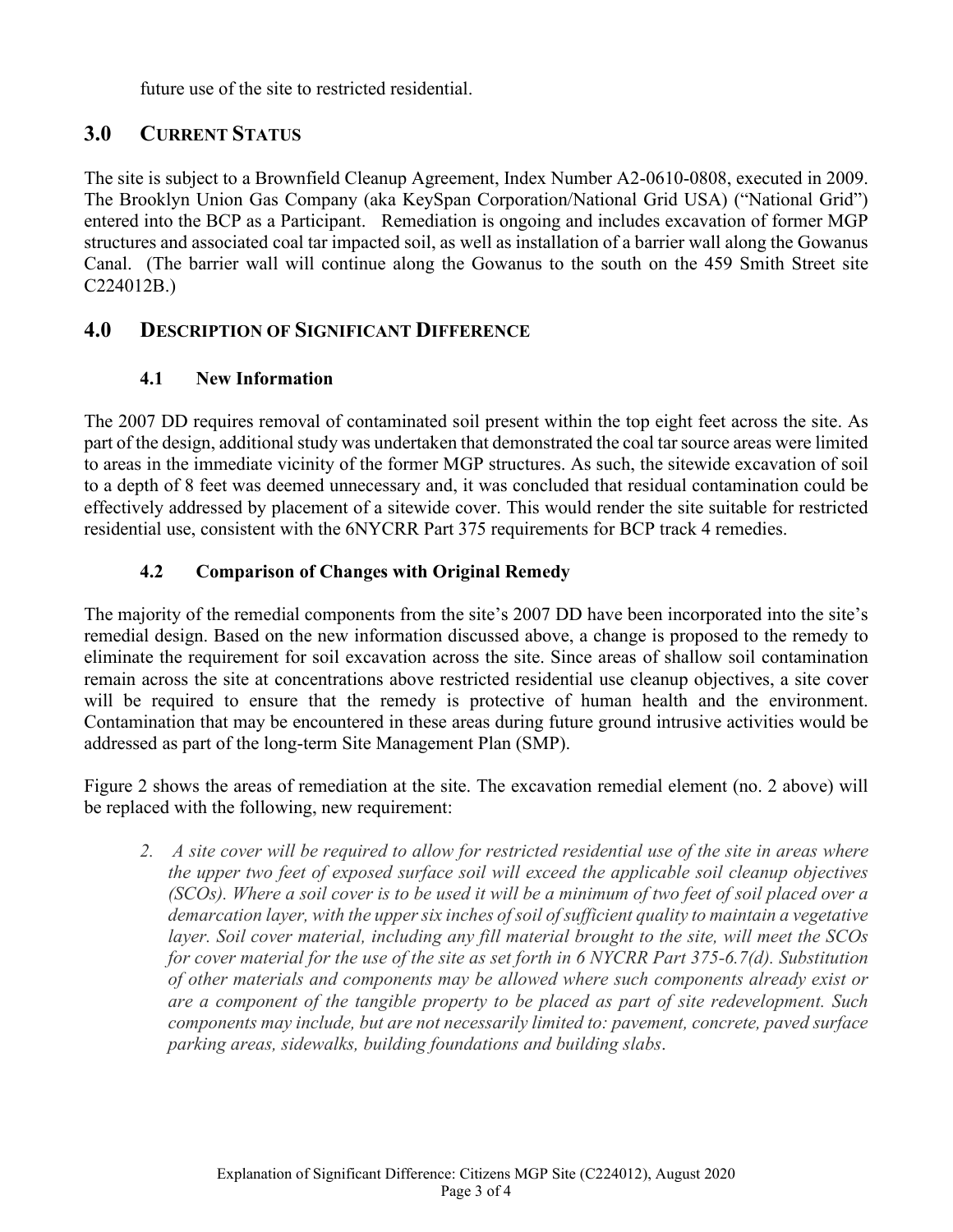#### **5.0 SCHEDULE AND MORE INFORMATION**

Pursuant to the DD, removal of MGP impacted structures and soil is ongoing. Remedial activities are expected to continue through early 2021. Upon completion of the remedial program, a Final Engineering Report will be developed, documenting the work performed and that the remedial objectives have been met. A Site Management Plan (SMP) will also be developed to address the long-term obligations including monitoring, maintenance and periodic certification that all engineering controls and institutional controls remain in place and effective. Upon successfully meeting the remedial requirements of the BCP, a Certificate of Completion (COC) will be issued for the site.

If you have questions or need additional information you may contact any of the following:

John Miller, P.E. Steven Berninger NYSDEC NYSDOH  $(518)$  402 – 9589 (518) 402 - 0443

Technical Questions **Health Related Questions** 625 Broadway, Albany Corning Tower, Rm 1787, Albany [John.miller@dec.ny.gov](mailto:John.miller@dec.ny.gov) [Steven.Berninger@health.ny.gov](mailto:Steven.Berninger@health.ny.gov)

\_\_\_\_08/05/20\_\_\_\_ \_\_\_\_\_\_\_\_\_\_ \_\_\_\_\_\_\_\_\_\_ \_\_\_\_\_\_\_\_\_\_\_\_

Date John Miller, Project Manager Remedial Bureau C, Division of Environmental Remediation

\_\_\_08/05/2020 \_\_\_ \_\_\_\_\_\_\_\_\_\_\_\_\_\_\_\_\_\_\_\_\_\_\_\_\_\_\_\_\_\_\_\_\_\_\_

08/5/2020 Daniel A. Eaton

Date Daniel J. Eaton, P.G. Section Chief Remedial Bureau C, Division of Environmental Remediation

Date Janet E. Brown, P.E., Director Remedial Bureau C, Division of Environmental Remediation

#### **DECLARATION**

The selected remedy is protective of public health and the environment, complies with State and Federal requirements that are legally applicable or relevant and appropriate to the remedial action to the extent practicable, and is cost effective. This remedy utilizes permanent solutions and alternative treatment or resource recovery technologies, to the maximum extent practicable, and satisfies the preference for remedies that reduce toxicity, mobility, or volume as a principal element.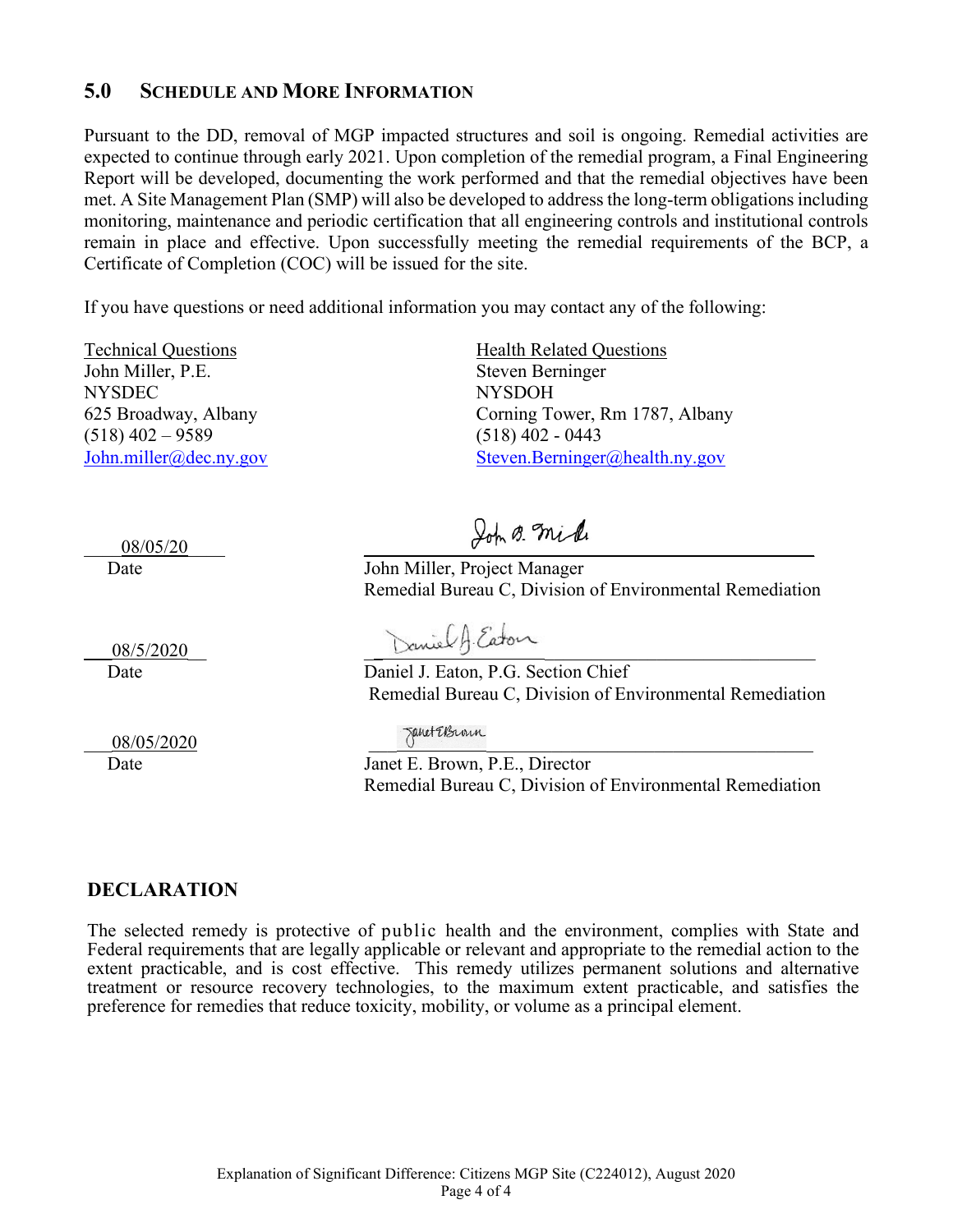# **Figure 1 Site Location Brooklyn, NY**